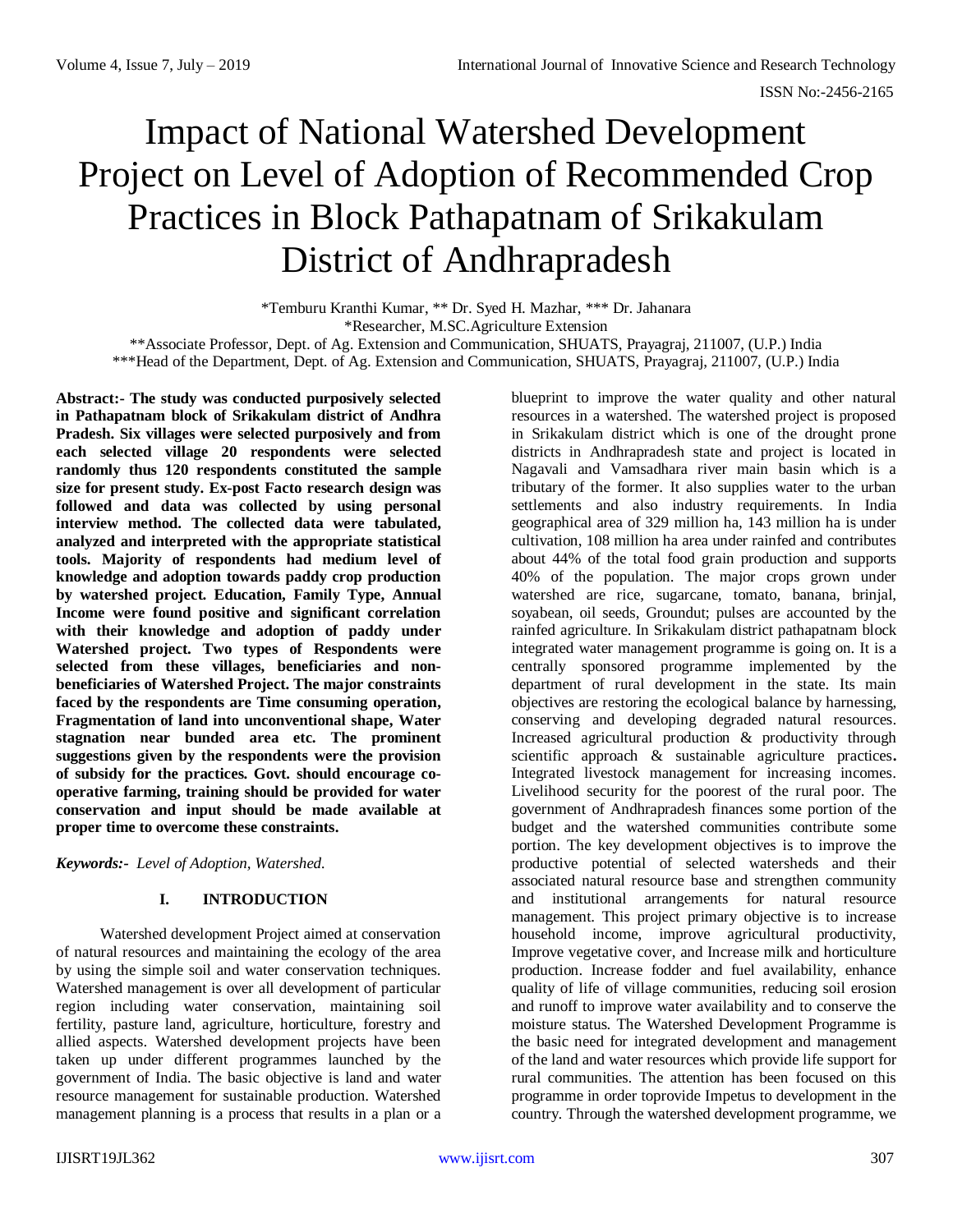can achieve the following: The problem of drinking water can be solved, and to some extent the problem of water for Irrigation will also be solved. Increase agricultural production and create employment within the village and make food available to them. Migration to urban areas can be checked and reduce the problem of growing cities. By conserving soil and water ecological balance can be restored. Heavy situations in dams have given rise to many problems related to electricity supply, urban water supply. Industries depend upon this water are also facing problems. Soil and water conservation can arrest the flow of silt into the dams. Since, the inception of the project, there are very few study conducted in the area to know knowledge level, adoption level and constraints faced by beneficiaries and nonbeneficiaries respondents of watershed development project. **(Kansana Vishwananath Singh. 2008).** Therefore, the objective for present study" impact of national watershed development project on level of adoption recommended practices in block Pathapatnam of Srikakulam district of Andhra Pradesh were"

 *Compare the adoption of recommended practices under watershed development area between beneficiaries and non-beneficiaries.*

# **II. RESEARCH METHODOLOGY**

The survey was conducted in purposively selected Watershed project of Srikakulam district in Andhra Pradesh. The watershed project was started during the year 2007 in most of the cultivated land in the project area is under rainfed farming and this area is most backward. Hence, it requires more efforts to bring changes in the socioeconomic conditions of the farmers of this area. Further, easy accessibility and convenience of the student researcher were also taken into account for selection of watershed. Two types of respondents were selected from these villages.

(i) Beneficiaries of watershed (ii) Non-beneficiaries of watershed. The particular respondents who are participating in watershed activities and the particular respondents who are not participating in watershed activities. From each group, 60 farmers were randomly selected. The total sample, therefore, consisted 120 respondents' farmers in both the group for collection of data. Pre tested interview schedule was used for the collection of data. Appropriate tools were used to interpret the data. The present study was confined to Ex-post factorial research design. The Ex-post – facto research design is an inquiry in which the researcher does not have direct control of independent variable because their manifestations occurred and they cannot be manipulated.

# **III. RESULTS AND DISCUSSION**

*Compare the adoption of recommended practices under watershed development area between beneficiaries and non-beneficiaries.*

| Sl. no        | <b>ADOPTION</b>              | <b>BENEFICIARIES</b> |           |           | NON-BENEFICIARIES |           |           |
|---------------|------------------------------|----------------------|-----------|-----------|-------------------|-----------|-----------|
|               |                              | FA                   | PA        | NA        | FA                | PА        | NA        |
|               | PLOUGHING ACROSS THE         | 40(66.66)            | 7(11.66)  | 13(21.66) | 13(21.66)         | 22(36.66) | 25(41.66) |
|               | <b>SLOPE</b>                 |                      |           |           |                   |           |           |
| $\mathcal{D}$ | <b>LAND SMOOTHENING</b>      | 37(61.66)            | 10(16.66) | 13(21.66) | 13(21.66)         | 22(36.66) | 25(41.66) |
| 3             | STRENGTHENING OF BUNDS       | 33(55)               | 16(26.66) | 11(18.33) | 13(21.66)         | 22(36.66) | 25(41.66) |
| 4             | <b>WATER WAYS</b>            | 8(13.33)             | 9(15)     | 13(21.66) | 13(21.66)         | 22(36.66) | 25(41.66) |
|               | <b>CONSTRUCTION OF SMALL</b> | 32(53.33)            | 21(35)    | 7(11.66)  | 13(21.66)         | 22(36.66) | 25(41.66) |
|               | <b>SECTION BUNDS</b>         |                      |           |           |                   |           |           |
| 6             | <b>USE OF IMPROVED</b>       | 30(50)               | 17(28.33) | 13(21.66) | 13(21.66)         | 22(36.66) | 25(41.66) |
|               | AGRICULTURAL IMPLEMENTS      |                      |           |           |                   |           |           |

#### Table 1

| Sl. no         | <b>ADOPTION</b>                | <b>Beneficiaries</b> |           |           | Non beneficiaries |           |           |
|----------------|--------------------------------|----------------------|-----------|-----------|-------------------|-----------|-----------|
|                |                                | FA                   | PA        | <b>NA</b> | FA                | PА        | NA.       |
|                | VARIETY(MTU-1010, SWARNA)      | 30(50)               | 18(30)    | 12(20)    | 13(21.66)         | 22(36.66) | 25(41.66) |
|                | SEED RATE 30-35KG/HA           | 36(60)               | 11(18.33) | 13(21.66) | 13(21.66)         | 22(36.66) | 25(41.66) |
| 3              | <b>SEED TREATMENT</b>          | 36(60)               | 11(18.33) | 13(21.66) | 13(21.66)         | 22(36.66) | 25(41.66) |
| $\overline{4}$ | <b>TIME OF SOWING</b>          | 31(51.66)            | 17(28.33) | 12(20)    | 13(21.66)         | 22(36.66) | 25(41.66) |
|                | SPACING:20X10CM                | 31(51.66)            | 17(28.33) | 12(20)    | 13(21.66)         | 22(36.66) | 25(41.66) |
| 6              | <b>TRANSPLANTING</b>           | 34(56.66)            | 13(21.66) | 13(21.66) | 13(21.66)         | 22(36.66) | 25(41.66) |
| 7              | <b>APPLICATION OF FYM</b>      | 30(50)               | 17(28.33) | 13(21.66) | 13(21.66)         | 22(36.66) | 25(41.66) |
| 8              | <b>FERTILIZERS APPLICATION</b> | 30(50)               | 20(33.33) | 10(16.66) | 13(21.66)         | 22(36.66) | 25(41.66) |
| 9              | PLANT PROTECTION               | 34(56.66)            | 14(23.33) | 12(20)    | 13(21.66)         | 22(36.66) | 25(41.66) |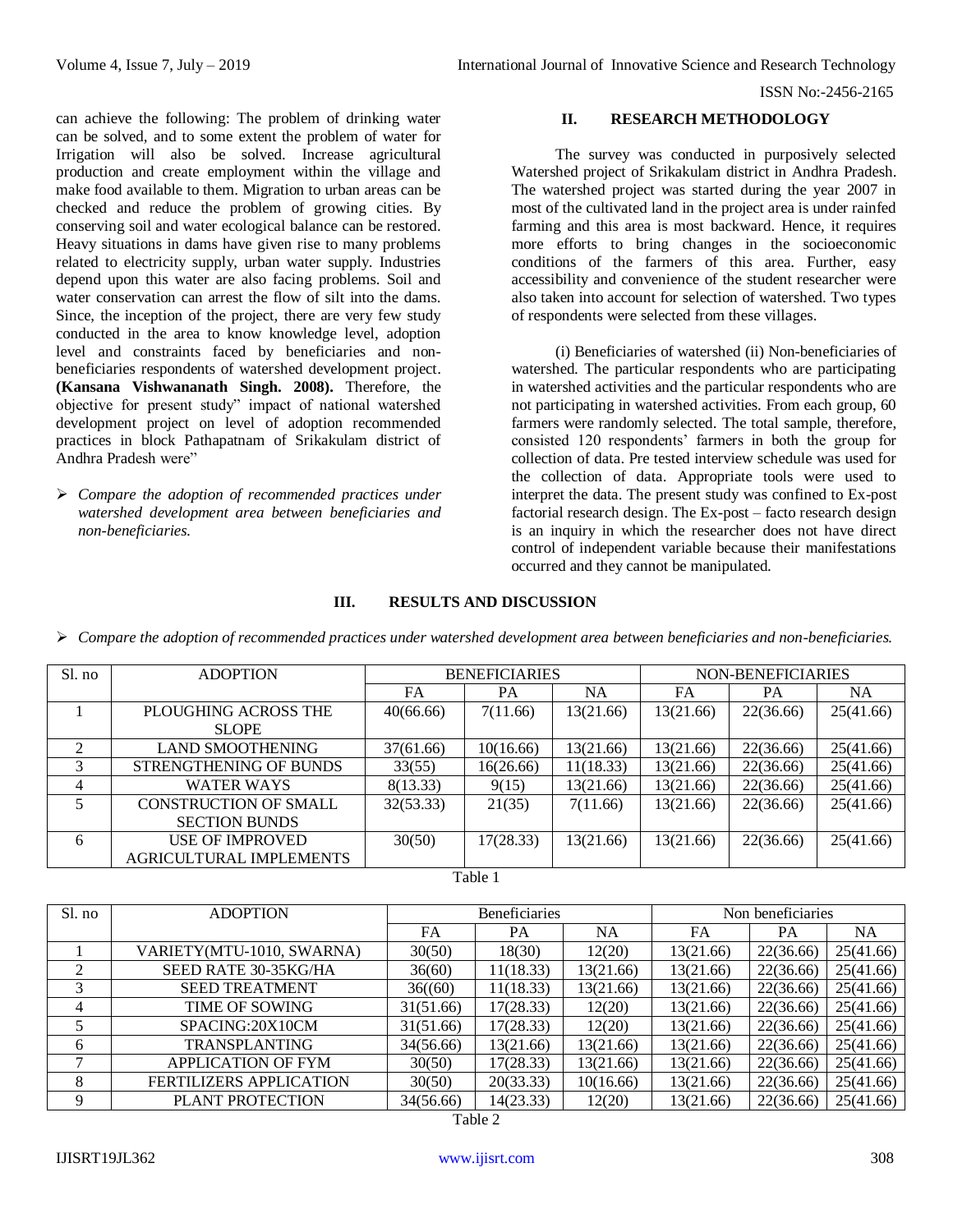| SL. NO                     | <b>ADOPTION</b> | <b>BENEFICIARIES</b> |            | NON BENEFICIARIES |            |  |
|----------------------------|-----------------|----------------------|------------|-------------------|------------|--|
|                            |                 | <b>FREQUENCY</b>     | PERCENTAGE | <b>FREQUENCY</b>  | PERCENTAGE |  |
|                            | Low $(19-24)$   |                      |            | רר                | 45         |  |
|                            | $Median(25-29)$ | 28                   | 46.66      | າາ                | 45         |  |
|                            | High $(30-34)$  | 29                   | 48.34      |                   | 10         |  |
|                            |                 | 60                   | 100        | 60                | 100        |  |
| $T_{\alpha}$ 1.1. $\alpha$ |                 |                      |            |                   |            |  |

Part 1

Table 3

The results 4.1.12 indicated that beneficiaries of Adoption category part 1 5% of the respondents belong to low category (19- 24), whereas 46.66% of the respondents belong to medium category(25-29), while 48.34% of the respondents belong to high category(30-34) and in case of beneficiaries of Adoption category part 2 13.33% of the respondents belong to low category (16-22), whereas 46.66% of the respondents belong to medium category (23-28), while 40% of the respondents belong to high category(29-34)

## Part 2

| SL. NO | <b>ADOPTION</b>  | <b>BENEFICIARIES</b> |            | NON BENEFICIARIES |            |  |
|--------|------------------|----------------------|------------|-------------------|------------|--|
|        |                  | <b>FREQUENCY</b>     | PERCENTAGE | <b>FREQUENCY</b>  | PERCENTAGE |  |
|        | Low $(16-22)$    |                      | 13.33      | 38                | 63.34      |  |
|        | Medium $(23-28)$ | 28                   | 46.66      |                   | 31.66      |  |
|        | High (29-34)     | 24                   | 40         |                   |            |  |
|        |                  | 60                   | 100        | 60                | 100        |  |

Table 4

The results 4.1.13 indicated that non-beneficiaries of Adoption category part 1 45% of the respondents belong to low category (19-24), whereas 45% of the respondents belong to medium category (25-29), while 10% of the respondents belong to high category (30-34) and in case of non beneficiaries of adoption part 2 63.34% of the respondents belong to low category(16-22), whereas 31.66% of the respondents belong to medium category(23-28), while 5% of the respondents belong to high category(29-34).

 *Relationship between socio-economic Characteristics and adoption behaviour of practices about beneficiaries and nonbeneficiaries of watershed.*

| <b>Sl. No.</b> | <b>Characteristics</b> | "r" value(beneficiaries) | "r" value(non-beneficiaries) |
|----------------|------------------------|--------------------------|------------------------------|
|                |                        |                          |                              |
| ı.             | Age                    | $0.139*$                 | $0.123*$                     |
| 2.             | Education              | $0.215*$                 | $0.195*$                     |
| 3.             | Family type            | $0.149*$                 | $0.113*$                     |
| 4.             | Family size            | $0.225*$                 | $0.185*$                     |
| 5.             | Land holding           | 0.012 <sub>NS</sub>      | 0.015 <sub>NS</sub>          |
| 6              | Annul income           | 0.005 <sub>NS</sub>      | 0.009 <sub>NS</sub>          |
| 7.             | Livestock              | $0.364*$                 | $0.264*$                     |
| 8              | Mass media             | $0.169*$                 | $0.153*$                     |

Table 5

 $*$  = Significant at  $p = 0.005$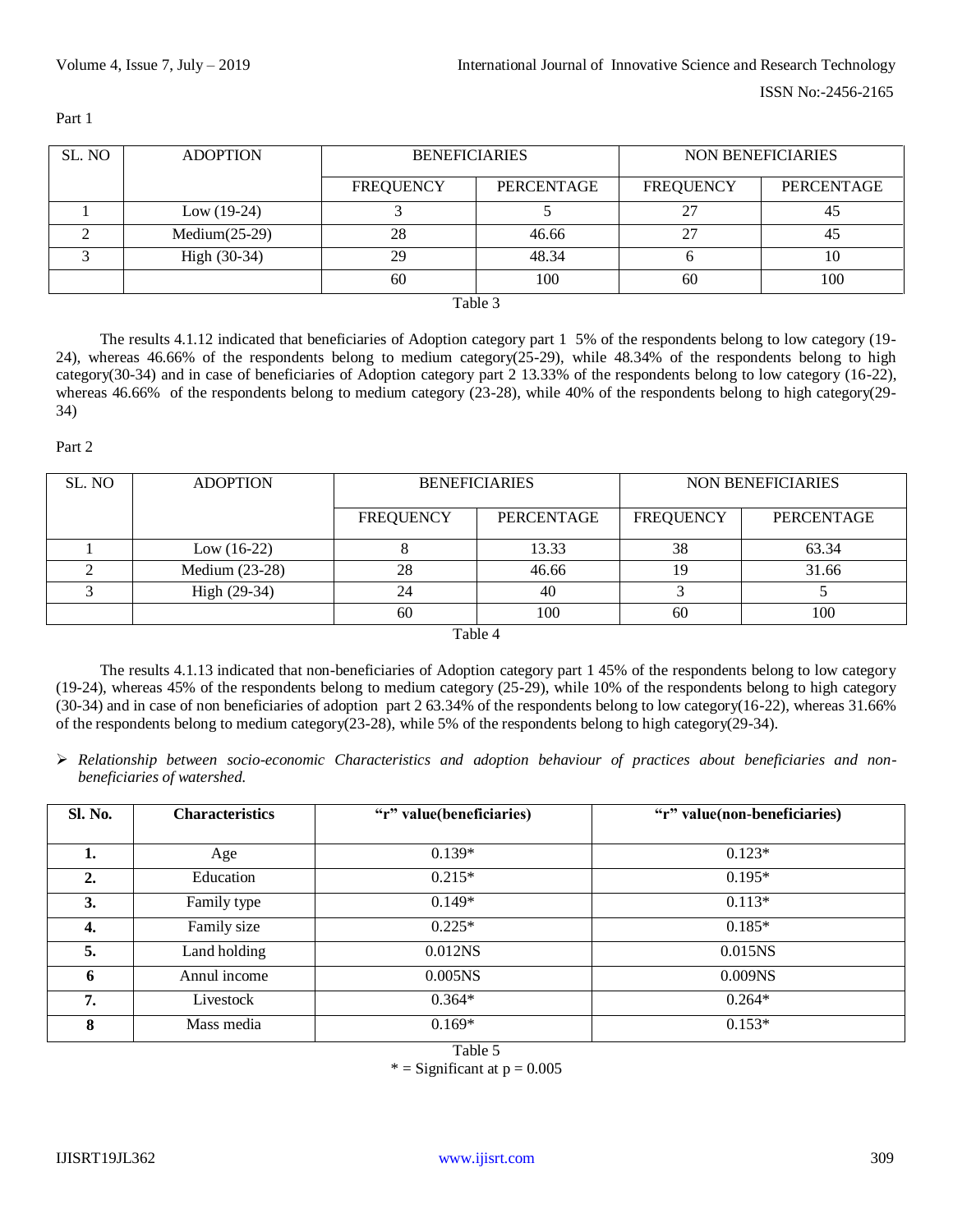## ISSN No:-2456-2165

The correlation coefficient 'r' between the variable age and adoption level of respondents towards the watershed is revealed to be 0.139\* for the beneficiaries. For the nonbeneficiaries, the correlation coefficient 'r' between age and the adoption level of respondents is revealed to be  $r =$ 0.123\*.It can be concluded that the variable age is significant in affecting adoption of the respondents towards Watershed for both beneficiaries and non-beneficiaries.

The correlation coefficient 'r' between the variable education type and the adoption level of beneficiaries respondents towards Watershed is revealed to be  $r = 0.215$ . The correlation coefficient 'r' for the variable Education type and Knowledge level of non beneficiaries is  $r = 0.195^*$ . The values of the variables for both the beneficiaries and nonbeneficiaries are positive, and it is significant. It can be concluded that education type does have affect on the adoption of the respondents towards Watershed for both beneficiaries and non-beneficiaries.

The correlation coefficient 'r' between the variable family type and the adoption level of beneficiaries respondents towards watershed is revealed to be  $r = 0.149$ <sup>\*</sup>. The correlation coefficient 'r' for the variable family type and Knowledge level of non beneficiaries is  $r = 0.113$ <sup>\*</sup>. The values of the variables for both the beneficiaries and nonnon-beneficiaries are positive and it is significant. It can be concluded that family type does not affect the adoption of the respondents towards watershed for both beneficiaries and non-beneficiaries.

The correlation coefficient 'r' between the variable family size and the adoption level of beneficiaries respondents towards watershed is revealed to be  $r = 0.225$ . The correlation coefficient 'r' for the variable family size and adoption level of non beneficiaries is  $r = 0.185^*$ . The values of the variables for both the beneficiaries and non-nonbeneficiaries are positive and it is significant. It can be concluded that family size does not affect the adoption of the respondents towards watershed for both beneficiaries and non-beneficiaries.

The correlation coefficient 'r' between the variable land holding and the adoption level of beneficiaries respondents towards watershed is revealed to be r =0.012NS . For non-beneficiaries, the correlation coefficient 'r' between the variable land holding and adoption level of nonbeneficiaries is revealed as  $r = 0.015$ NS. The values of the variable for both the beneficiaries and non-beneficiaries are positive, but are non-significant. Hence, it can be concluded that land holding does not affect the knowledge level of the respondents towards watershed for both beneficiaries and non-beneficiaries.

The correlation coefficient 'r' between the variable annual income and the adoption level of beneficiaries towards watershed is revealed to be  $r = 0.005$ NS. For nonbeneficiaries, the correlation coefficient 'r' between annual income and adoption level is  $r = 0.009$ NS. The values of the variable for both the beneficiaries and non-beneficiaries are positive, but are non-significant. Hence, it can be concluded that annual income does not affect the adoption level of the respondents towards watershed for both beneficiaries and non-beneficiaries.

The correlation coefficient 'r' between the variable Livestock type and the adoption level of beneficiaries respondents towards watershed is revealed to be  $r = 0.364$ <sup>\*</sup>. The correlation coefficient 'r' for the variable Livestock type and adoption level of non beneficiaries is  $r = 0.264$ <sup>\*</sup>. The values of the variables for both the beneficiaries and nonnon-beneficiaries are positive and it is significant. It can be concluded that Livestock type does not affect the adoption level of the respondents towards watershed for both beneficiaries and non-beneficiaries.

The correlation coefficient 'r' between the variable mass media exposure and the adoption level of the beneficiaries toward watershed is revealed to be  $r = 0.169*$ For the non-beneficiaries, the correlation coefficient 'r'between the variable mass media exposure and adoption level towardswatershed management and rice crop is revealed to be  $r = 0.153$ \*. The values are positive and significant. It can be concluded that media exposure does have affect on the adoption level of the respondents towards watershed for both beneficiaries and non-beneficiaries.

# **IV. CONCLUSION**

Based on the results of the present study it is suggested that the watershed development which is benefited for the farmers and should encourage farmers regarding these practices and so that create awareness and conviction among the farmers and ultimately there is increase in the level of learning among the farmers of both beneficiaries and nonbeneficiaries farmers groups regarding watershed development. Since the present study indicates that the watershed development had remarkable influence on the farmers regarding use of improved practices of Rice cultivation. Hence, it is suggested that watershed development project are to be used as a transfer of technology tool for adoption of improved Rice cultivation technology. There was highly significant difference in the level of knowledge between Beneficiaries farmers and non-Beneficiaries farmers in relation to improved practices of Rice cultivation. It May be concluded that in case of beneficiaries farmers, majority of the farmers possessed Fully knowledge about Rice production technology followed by medium and low knowledge and in case of non-beneficiaries farmers, majority of the farmers possessed partial knowledge about Rice production technology followed by low and fully knowledge.